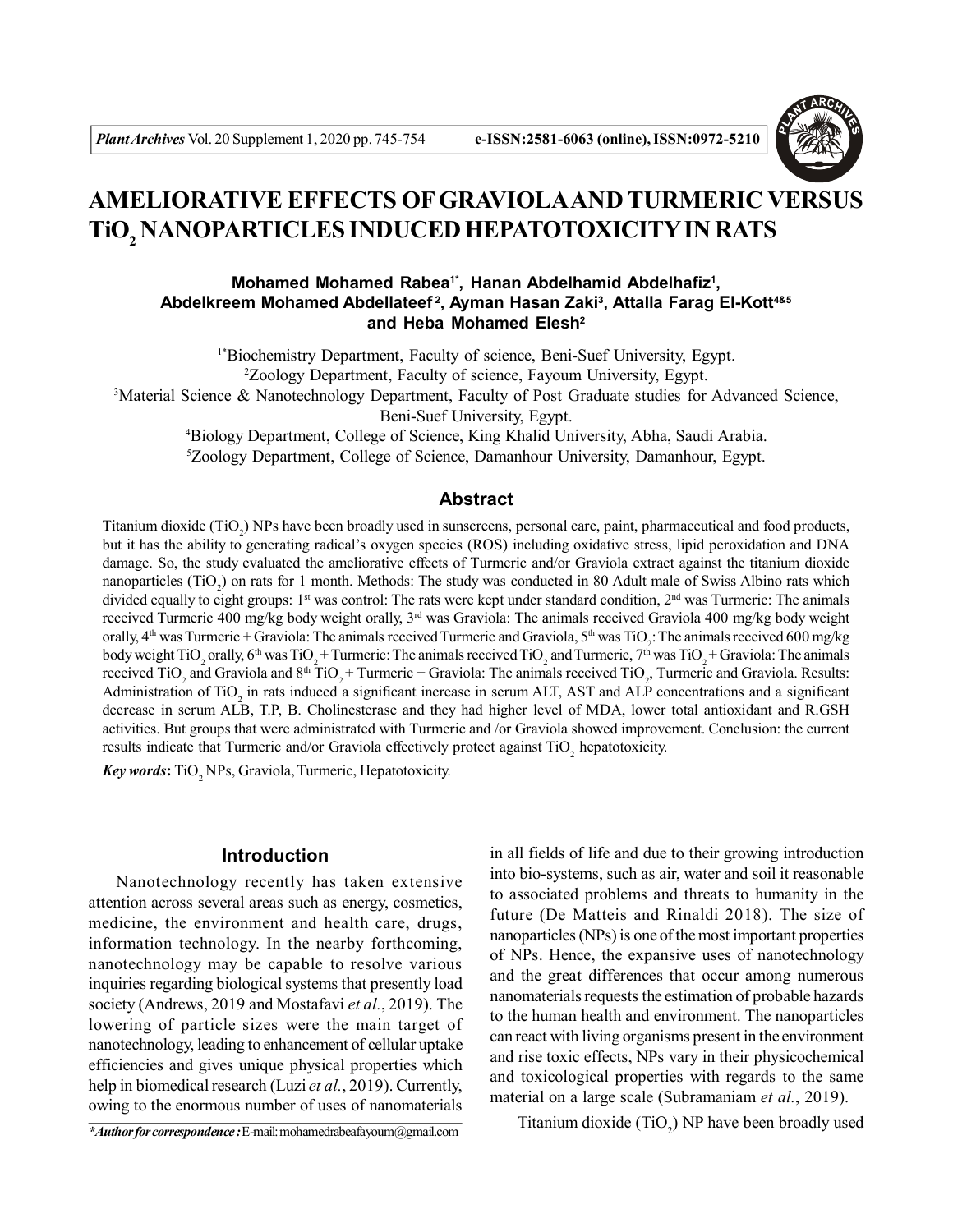in sunscreens, personal care, paint, harmaceutical and food products.  $TiO<sub>2</sub>$  NP have presented in two forms, rutile and anatase. The two forms are toxic, the anatase NPs more toxic than rutile NPs and these particles consecutively linked with oxidizing mechanisms of an living organisms, Nano particles capable to producing radical's oxygen species (ROS) as well as oxidative stress, lipid peroxidation and DNA damage (Ibrahim *et al.*, 2015. Su, Li *et al.*, 2018 and Carmo. *et al.*, 2019). Recently,  $TiO<sub>2</sub>$  NPs are used in papers, ink, paints, plastics, cosmetics and products of skin care, particularly in the size of 1-100 nm. Furthermore,  $TiO<sub>2</sub>$  NPs are marked with high surface area per unit mass, minute size and great activity so NPs pass rapidly through the human body and causing a high risk on the human health (Warheit *et al.*, 2007). The liver is the most target organs of those NPs, because it works on detoxification of the body (Jia *et al.*, 2017). Recently manufactured nanoparticles are orally up taking such as toothpaste, color additive for food as well as capsule and pass easily through the human body in different ways and may disturb the body metabolism (Weir *et al.*, 2012).

Integrated medicine became more important currently, while it presents lots of medicinal plants and plant component selections for treatment of different diseases. The natural medicinal drugs are not only used in treatment but also used as a prophylactic treatment. The medicinal plants are a hope successively for human beings (Inoue *et al.*, 2019). Turmeric (*Curcuma longa*), the bright yellow of the spice rainbow, is a potent remedy that has long been used in the Chinese and Indian protocols of treatment as an anti-inflammatory factor and to treat a lot of disorders, including jaundice, hepatitis flatulence, cystic fibrosis, menstrual distress and rheumatoid arthritis, (Duke, 2007). It also reduces cholesterol level, thus prevents cardiovascular disorders & has an antioxidant effect against liver, kidney diseases and cancer (Qin *et al.*, 2017).

Graviola (*Annona muricata*) is a natural plant was used in the treatment of several diseases. Recently researches demonstrated that the leaf extract has antihypertensive properties in rats. Moreover, other properties and uses of *A. muricata* leaves mentioned by traditional folk medicine such as anti-cancer agent, hypoglycemic, anti-bacterial, anti-fungal and antimutagenic (Kumar and Kumar, 2018). So, the aim of our study is assessment the ameliorative effect of Turmeric and/or Graviola against  $TiO_2$  hepatotoxicity in rats.

#### **Materials and Methods**

#### **Experimental animals**

80 male of Swiss albino rats, their weights  $170\pm20.0$ 

g, brought from the National Research Centre (NRC) animal house, Cairo University, Egypt. Under typical environmental conditions the animals were kept on 12 hour light/dark cycle under a constant temperature of  $(25\pm1)$ <sup>o</sup>C, water and nutrition were permitted all the time.

#### **Experimental design**

All animals were divided into eight equal groups as the following: Group (1), control (The animals received balanced diet. Group (2), the animals were given orally 400 mg/kg BW Turmeric once daily (García-Niño *et al.*, 2013), Group (3), the animals received 400 mg/kg BW Graviola orally once daily (Usunomena, 2014), Group (4), the animals received 400 mg/kg BW Turmeric and 400 mg/kg BW Graviola orally once, Group (5), the animals received 600 mg/kg BW TiO<sub>2</sub> NPs (1/20 LD 50) orally once daily (Ibrahim *et al.*, 2018), Group (6), the animals received 600 mg/kg BW TiO2 NPs (1/20 LD 50) and 400 mg/kg BW Turmeric orally once, Group (7), the animals received 600 mg/kg BW TiO<sub>2</sub> NPs (1/20 LD 50) and 400 mg/kg BW Graviola orally once daily, Group (8), the animals received 600 mg/kg BW TiO<sub>2</sub> NPs (1/20 LD 50), 400 mg/kg BW Turmeric and 400 mg/kg BW Graviola orally once daily. The time period of the experiment for all groups was 30 days.

# **Preparation of TiO<sup>2</sup> nanoparticle suspensions**

TiO<sub>2</sub> NPs brought from Loba Chemie, Mumbai city, India. The nanoparticles were UV sterilizer and stock suspensions were saved in Buffer Saline of Phosphate (PBS), shaken during 2 minutes, sonicated for 30 min and stored in the dark at  $4^{\circ}$ C until use and shaking well before gavaging (Joo *et al.*, 2013).

#### **Chemicals (Reagent)**

**Turmeric (Curcumin):** Rapid release gelatinous Capsules, (400 mg/Capsule) was purchased from Vitamin World, Inc. Ronkonkoma, NY 11779 U.S.A. and kept at a temperature not exceeding 30°C until using and away from moisture. Each Capsule Contains: 400 mg turmeric (rhizome), preservative-free gelatin, Vegetable Cellulose, Silica and vegetable magnesium Stearate. Aliquots 400 mg/kg Turmeric were dissolved in distilled water and administered orally for 30 consecutive days to groups of Turmeric, Turmeric+Graviola, TiO<sub>2</sub>+Turmeric+Graviola rats.

#### *Graviola* **(***Annona muricata***)**

Rapid release gelatinous veggie Capsules, (750 mg/ Capsule) was obtained from Maximum International Maximize, U.S.A. and kept at a temperature not exceeding 30°C until using and away from moisture. Each Capsule Contains: 750 mg Graviola (leaf), preservativefree gelatin, Vegetable Cellulose, dicalcium phosphate,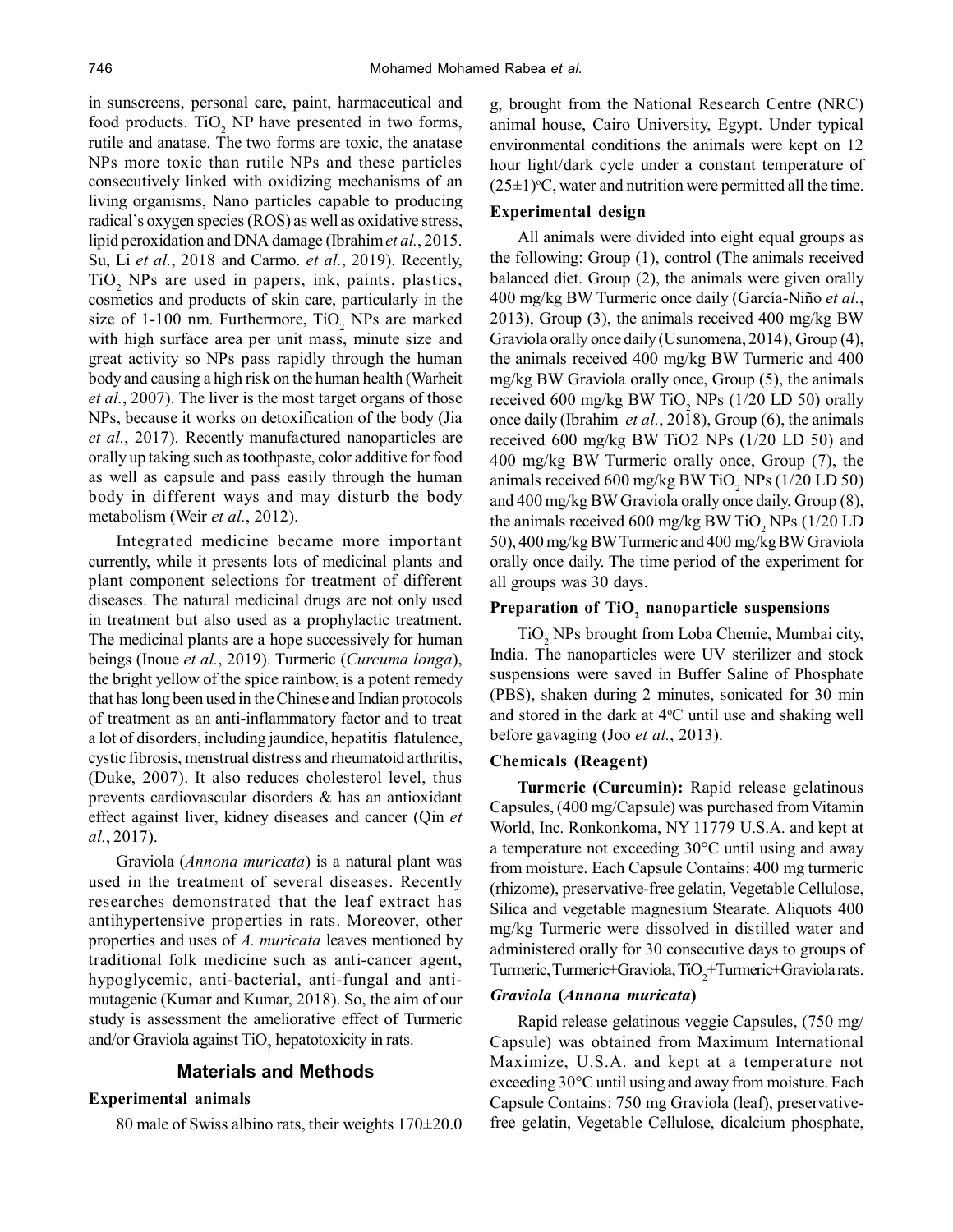Silicon dioxide and vegetable magnesium Stearate. Aliquots 400 mg/kg Graviola were dissolved in distilled water and administered orally for 30 consecutive days to groups of Graviola, Turmeric+Graviola, Ti $\mathrm{O}_2^{\mathrm{+T} \mathrm{u} \mathrm{r} \mathrm{m} \mathrm{e} \mathrm{r} \mathrm{i} \mathrm{c}+}$ Graviola rats. Animal weights were measured and evaluated daily.

#### **Reagents and laboratory wares**

All reagents used in this study were analytical of the purest grades. All glasses and plastic tools were cleaned with cleanser and acid and washed with distilled water.

#### **Weight and Dissection of animals**

Animal weights were recorded daily and finally, the animals were starved through the night, sacrificed according to the Ethics Committee of the National Research Centre. The animals immolated by cervical dislocation and samples were gathered from each animal into two tubes both with and without anticoagulants. The liver, were dissected out. Blood was taken from all animals in each group and centrifuged at 3000 rpm for 10 minutes. Plasma and Serum samples were preserved at 0°C until biochemical analysis for aminotransferase (AST), alanine aminotransferase (ALT), total protein concentrations and Butyryl Cholinesterase concentration in the same day (Sapan *et al.*, 1999 and Giacobini, 2001). Livers were removed, cleared from adhering connective tissue. a Part of liver was kept for histopathological study in 10% fixative formalin, the remained part for to the analysis of antioxidant and oxidative stress indicators.

#### **Liver homogenate Preparation**

Liver tissue was smoothed and homogenized for 10 sec., then mixed with 1 to 9 of phosphate buffer, in an ice bath. The resultant homogenates were taken for centrifugation at 19,000 RPM at 4°C for 30 minutes and transfer the supernatants into clean tubes and kept at-80°C until using (Diederich and Michalke, 2011).

#### **Antioxidant and Lipid Peroxidation Analysis**

The levels of malondialdehyde (MDA) in hepatic tissues were determined according to the method of Satoh, 1978, the level of R.GSH in hepatic tissues according to the method of Beutler *et al*., 1963.

## **Histopathologic investigation**

The animals were starved before being sacrificed and the liver was fixed in 10% neutral buffer formalin for different investigations.

#### **Statistical Analysis**

Data were expressed by frequency, Mean+SD and percentage. One-way (ANOVA) was used to test significance and p-value<0.05 was considered statistically significant.

#### **Results**

#### **Toxicity symptoms**

Behavioral changes were observed in the animal groups gavaged orally with Titanium dioxide nanoparticles such as inactiveness, loss of appetite, nerves. Other slight toxicity symptoms were observed such as gray and white faces, brittleness of skin hair. Most of these symptoms disappear from Titanium dioxide groups which co-treated with Turmeric and/or Graviola.

#### **Change in body weight**

In table 1, different animal group's weights demonstrated as mean  $\pm$  standard deviation of initial and final body weights of the experimental animals. Experimental control (control rats, rats treated with turmeric and/or Graviola or both of them) showed nonsignificant increase in the body weight gain as normal control so the control groups indicate to these groups while a significance decreasing in body weight of Titanium dioxide group only when compared with control and others titanium treated groups so there weren't body weights gain but a significant increasing in body weight of Titanium treated groups  $(Ti, O+Turr, Ti, O+Graviola$  and Ti<sub>2</sub>O+Turmeric+Graviola) treated group when compared with control group.

#### **Liver functions**

The ALT and AST concentrations were highly significant increasing in Titanium dioxide injected group while a mild significant increasing in Titanium co-treated groups (Titanium+Turmeric), (Titanium+Graviola) groups, but in (Titanium+Turmeric+Graviola) group, the ALT and AST concentrations were not altered when compared with control group, while in the experimental control groups treated with turmeric or Graviola or both of them, there weren't change in the ALT and AST concentrations as control. Also, total protein (T.P), Albumin (ALB) and **Table 1:** The animal weight changes in different experimental animals.

|                      | 1st           | Final          | changed      |  |
|----------------------|---------------|----------------|--------------|--|
| <b>Groups</b>        | weight $(g)$  | weight $(g)$   | weight $(g)$ |  |
| Control              | 134.2±4.08    | 140.8±5.71     | 6.6          |  |
| Turmeric             | $136\pm4.89$  | $142 \pm 6.81$ | 6.0          |  |
| Graviola             | $137\pm 6.74$ | 142.4±8.01     | 5.4          |  |
| Turmeric+Graviola    | $136.4\pm4.5$ | 144.2±5.71     | 7.8          |  |
| Titanium             | 134.6±4.72    | $131 \pm 5.87$ | $-3.6*$      |  |
| Ti+Turmeric          | 140.2±5.54    | 148.4±10.87    | $82*$        |  |
| Ti+Graviola          | 138.2±4.49    | 146.6±3.57     | $8.4*$       |  |
| Ti+Turmeric+Graviola | 140.2±4.08    | $150\pm4.35$   | 9.8*         |  |

The data were expressed as Mean±SD, \*=P<0.05 and \*\*=P<0.001.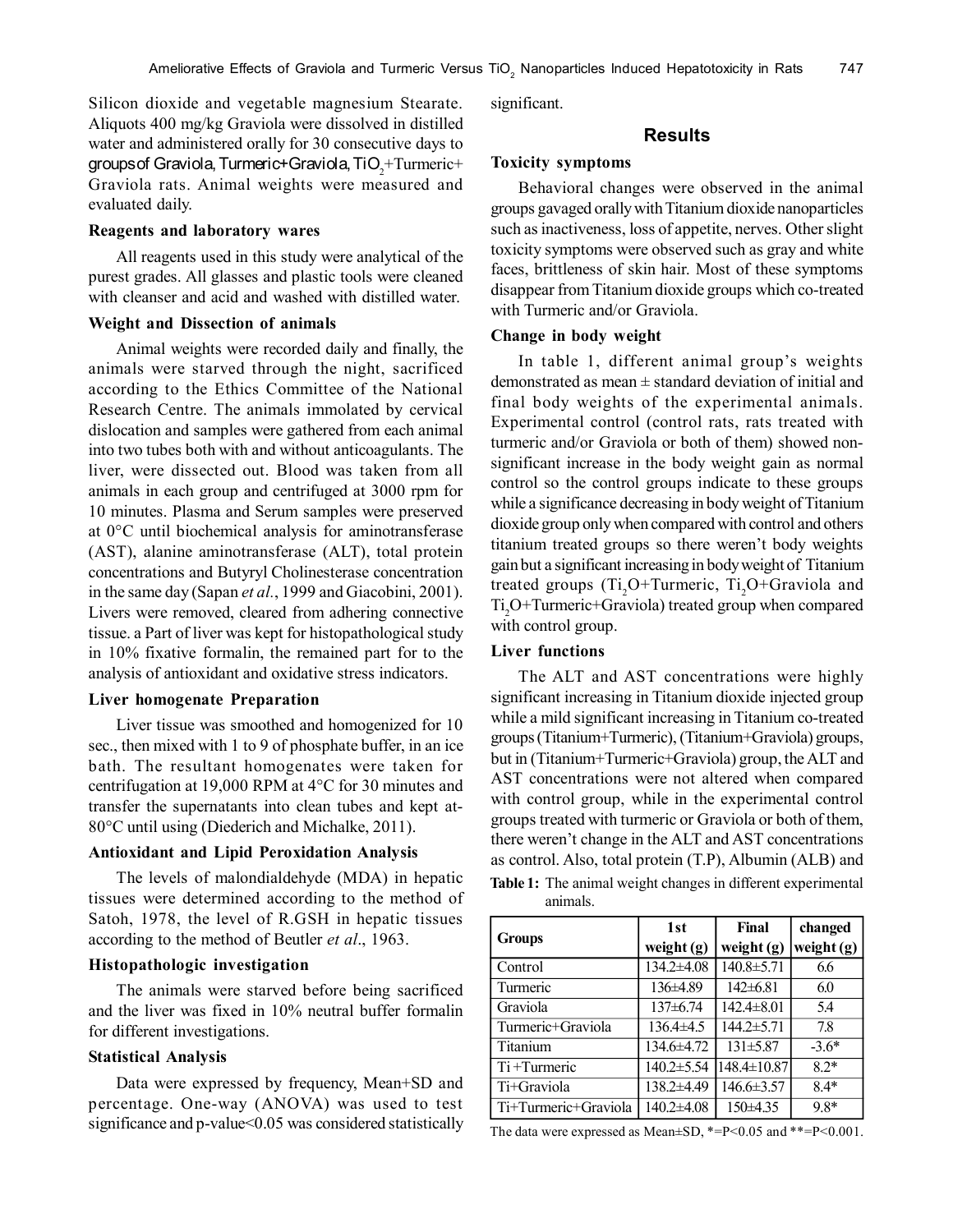| <b>Groups</b>                | ALT                   | AST                  | <b>Total protein</b> | ALB                | <b>Globulin</b>  |
|------------------------------|-----------------------|----------------------|----------------------|--------------------|------------------|
|                              | (UL)                  | (UL)                 | (g/dL)               | (g/dl)             | (g/dL)           |
| Control                      | $42.06 \pm 5.66$      | $68.2 \pm 11.25$     | $6.53 \pm 0.2$       | $4.42 \pm 0.15$    | $2.1 \pm 0.34$   |
| Turmeric                     | $50.48 \pm 7.47$      | $86.57 \pm 15.64$    | $6.56 \pm 0.28$      | $4.436\pm0.135$    | $2.13 \pm 0.2$   |
| Graviola                     | $53.68 \pm 6.78$      | $70.8 \pm 17.07$     | $6.78 \pm 0.28$      | $4.408\pm0.229$    | $2.37 \pm 0.15$  |
| Turmeric + Graviola          | $41.24 \pm 4.03$      | $67.44 \pm 16.13$    | $6.67 \pm 0.22$      | $4.48 \pm 0.286$   | $2.19 \pm 0.38$  |
| Titanium dioxide $(Ti, O)$   | $116.12 \pm 18.05$ ** | 444.26±41.09**       | $4.97 \pm 0.4*$      | $3.25 \pm 0.227**$ | $1.72 \pm 0.21*$ |
| $Ti.O+T$ urmeric             | $54.46 \pm 2.10*$     | 196.98±19.89**       | $6.18 \pm 0.65$      | $3.894\pm0.189*$   | $2.29 \pm 0.57$  |
| $Ti2O + Graviola$            | $70.02 \pm 10.09*$    | 271.4±40.15**        | $6.3 \pm 0.55$       | $3.593 \pm 0.234*$ | $2.77 \pm 0.43$  |
| $Ti2O + Turrence + Graviola$ | $49.36 \pm 5.83$      | $156.78 \pm 15.83**$ | $6.54 \pm 0.16$      | $3.824 \pm 0.27$ * | $2.72 \pm 0.36$  |

**Table 2:** The liver functions (ALT, AST, ALB, Total protein and Globulin and Albumin) in different experimental animals.

The data were expressed as Mean $\pm$ SD, \*=P<0.05 and \*\*=P<0.001.

Globulin (G) levels were highly significant reduction in Titanium dioxide group, while in titanium co-treated groups (Turmeric or Graviola and Turmeric and Graviola) showed a significant lowering in treated rats compared to the control one as presented in table 2.

Alkaline phosphatase (ALP) concentration in titanium group was a highly significant increase when compared with the control group, but in Titanium co-treated groups (Turmeric, Graviola and Turmeric+Graviola), the concentration of the ALP was significantly reduced when compared with the group and slightly increased when compared with the control group. Butyryl cholinesterase  $(P.ChE)$  concentration in titanium group and  $Ti, O<sup>+</sup>$ Graviola group B.ChE concentrations were highly significant decrease when compared with the control group, while in others Titanium dioxide co-treated groups (Turmeric and Turmeric+Graviola) the concentrations of P.ChE were significantly decreased when compared with the control group. Also, the total antioxidants were significant decreasing in the group while the best elevation was recorded in one group of the experimental control groups (Turmeric+Graviola) when compared with the normal control group. In case of titanium treated groups there were no changes if compared to the Experimental control.

Reduced Glutathione was highly significant decreasing in the  $Ti<sub>2</sub>O$  group while the R.GSH was significant decreasing in The  $Ti$ <sub>2</sub>O+Turmeric and Ti<sub>2</sub>O+Graviola groups. But in case of Titanium+Turmeric +Graviola group, there were no differences when compared with control one. The MDA was highly significant Increasing in Ti<sub>2</sub>O group while the MDA was significant increasing in  $Ti$ <sub>2</sub>O+Turmeric and  $Ti$ <sub>2</sub>O+ Graviola groups. But In case of titanium+Turmeric+ Graviola group, there was marked improvement approximately near to the results of the control group as shown as in table 3.

# **Histopathological observations**

There were no histological differences between Experimental control groups (Turmeric, Graviola and Turmeric+Graviola) and control group, so the term control is applicable to both groups. The functional unit of the liver is the hepatic lobule which is formed of radiating strands of cells around the central vein. The liver cell strands are alternating with narrow blood sinusoids. The hepatic sinusoids are narrow spaces of blood with single layer of fenestrated endothelial cells and Kupffer cells (phagocytic cells). The hepatic cells are polyhedral in shape

**Table 3:** Alk. Phosphatase, Butyryl Cholinesterase, the antioxidants and oxidative stress Concentrations in different experimental animals.

| <b>Groups</b>                        | Alk.                | <b>Butyryl</b>       | <b>Total</b>             | <b>R.GSH</b>      | <b>MDA</b>       |
|--------------------------------------|---------------------|----------------------|--------------------------|-------------------|------------------|
|                                      | Phosphatase (U/L)   | Cholinesterase (U/L) | <b>Antioxidants mM/L</b> | mg/dL             | nmol/mL          |
| Control                              | 184.84±21.05        | 552.22±53.34         | $5.32 \pm 0.08$          | $5.06 \pm 0.72$   | $1.49 \pm 0.25$  |
| Turmeric                             | 171.94±17.72        | 531.46 $\pm$ 85.38   | $5.42 \pm 0.09$          | $4.81 \pm 0.60$   | $1.55 \pm 0.42$  |
| Graviola                             | 196.42±98.13        | 504.54±65.45         | $5.35 \pm 0.08$          | $4.91 \pm 0.62$   | $1.78 \pm 0.51$  |
| Turmeric + Graviola                  | 180.12±41.31        | 568.64±88.15         | $5.57 \pm 0.03*$         | $5.25 \pm 0.60$   | $1.24 \pm 0.19$  |
| Titanium dioxide $(Ti, O)$           | $435.52\pm 68.37**$ | $196.5 \pm 56.3$ **  | $4.36 \pm 0.71*$         | $2.35\pm0.42**$   | $5.63\pm0.84**$  |
| $Ti.O+T$ urmeric                     | 197.59±37.97        | 374.04±37.62*        | $5.37 \pm 0.16$          | $3.64\pm0.59*$    | $2.57\pm 0.57*$  |
| $Ti.O+Graviola$                      | $262.1 \pm 36.06*$  | $263.7 \pm 39.19**$  | $5.36 \pm 0.20$          | $3.03 \pm 0.75$ * | $2.52\pm0.75*$   |
| Ti <sub>s</sub> O+Turmeric +Graviola | 233.89±44.11        | $410.32 \pm 56.95*$  | $5.35 \pm 0.15$          | $4.27\pm0.43$     | $1.98 \pm 0.30*$ |

The data were expressed as Mean $\pm$ SD, \*=P<0.05 and \*\*=P<0.0.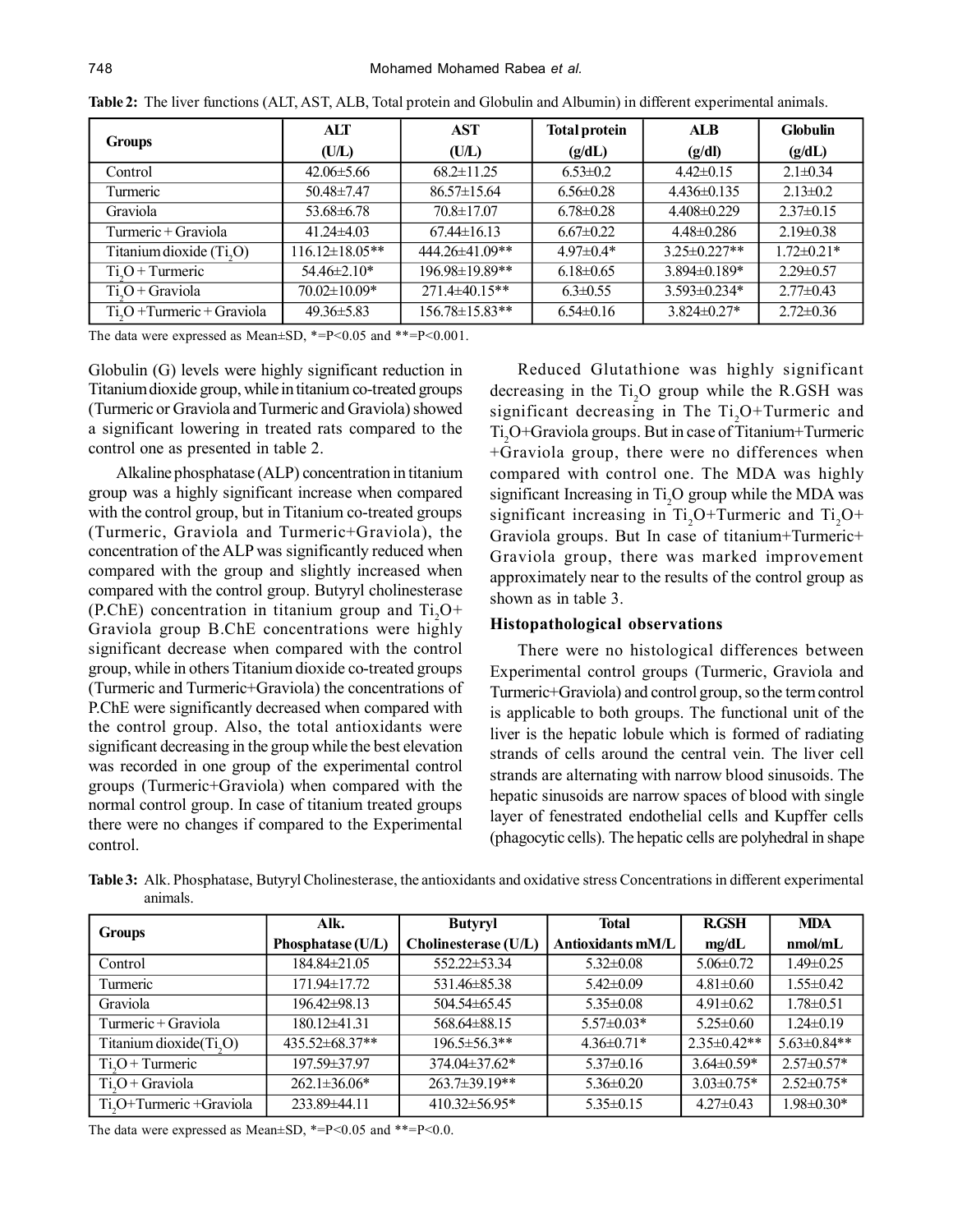

**Fig. 1:** (a): Liver section of control Rats: showing a central vein (CV) in the middle. Within each lobule, hepatocyte cells (H) are arranged into hepatic stands (HS) running radiantly from the central vein and are separated by adjacent sinusoids (S). With normal nuclei (N) and normal Kupffer cells are observed (K). (b): Liver section of TiO<sub>2</sub> NPs Rats: showing congestion ( ) in a portal vein (P), sever degeneration in liver cells with massive invasion of mononuclear leucocytic inflammatory cells (arrows head), especially around portal vein (PV). Accumulation of mononuclear cells inflammatory cells (IC), binucleated hepatic cells (N) and pyknotic nuclei were present. (c): Liver section of TiO<sub>2</sub> NPs Rats treated with Turmeric: showing some blood dilated blood sinusoids (s), hepatocyte cells (H) are good arranged into hepatic stands (HS). (d): Liver section of TiO<sub>2</sub> NPs Rats treated with Graviola. (1 e): Liver section of TiO<sub>2</sub> NPs Rats treated with both of Turmeric and Graviola: showing little dilated sinusoids  $(\blacktriangleright)$ , normal central vein  $(CV)$  in the middle with in each lobule, hepatocyte cells (H) are arranged into hepatic stands (HS) running radiantly from the central vein and are separated by adjacent sinusoids (S) and normal Kupffer cells are observed (K).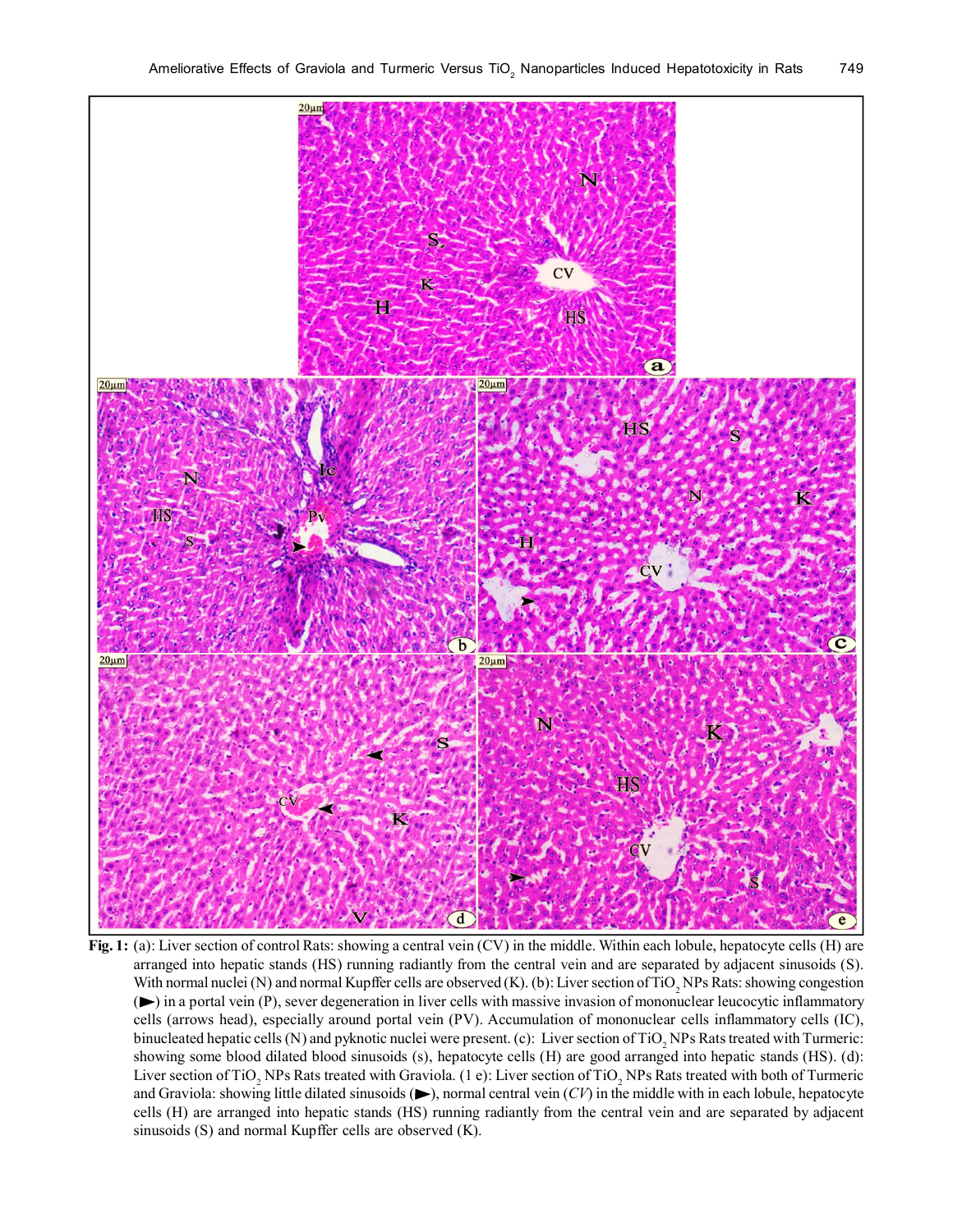and a granular cytoplasm. Each cell is with centrally located nucleus and one or two nucleoli as shown in fig. 1a.

Microscopic examination of liver sections of the  $T_1O<sub>2</sub>$ NPs group showed different signs of injury in where most of them were hypertrophied, faintly stained and vacuolated cytoplasm. In addition, some degenerated hepatocytes could be seen in different areas of the liver tissue as shown in fig. 1b, dilated congested blood sinusoids, some degenerated binucleated cells were observed with faint eosinophilic cytoplasm and chromatolytic nuclei. The liver architecture showed several damages as some hepatic strands were dissociated. This is probably due to dilatation of the central veins and hepatic sinusoids. Particularly, leukocytes inflammatory cells were observed all over the liver tissue.

Microscopic examination of hepatic sections taken from rats of titanium dioxide group co-treated Turmeric  $(TiO_2$  NPs+Turmeric) showed that the Turmeric enhancement the most abnormal injuries which caused by Titanium NPs except some little congestion in dilated sinusoids and some hepatocytes showed slight signs of injury such as swelling of their nuclei as shown in fig. 1c. Also, the Graviola recovered for the most abnormalities were caused by  $TiO<sub>2</sub>$  NPs except some little swollen in hepatocytes with vascular degenerated cytoplasm and some congestion in central vein as shown in fig. 1d.

Microscopic examination of liver sections taken from rats of  $TiO<sub>2</sub>$  NPs+Turmeric+Graviola group showed that the Turmeric and Graviola improved most abnormalities which caused by Titanium NPs except some little dilated sinusoids and vacuolated cytoplasm. While the hepatocytes were with normal appearance with little effects of  $TiO<sub>2</sub>$  NPs on the liver tissue than observed in other  $TiO<sub>2</sub>$  NPs groups as shown in fig. 1e.

# **Discussion**

Nanotechnology is the latest technology, which spread highly in several basic sciences, biotechnology, agriculture, food resources and medicine (Luzi *et al.*, 2019). The Pollution of Nanoparticles is considered as a new problem (Gupta, 2019). Metallic dioxid nanoparticles marked with high Stability in the environment and food chain so causes maintenance of their poisonousness (Kumari *et al.*, 2019). Nanoparticles have high surface area due to its small size. they have a perfect capability to passage through the tissues. The blood and lymphatic circulatory systems can transport Nano-TiO<sub>2</sub> into several organs in the body (Hong and Zhang, 2016 and Hong *et al.*, 2016). The toxicity of Nanoparticles due to oxidative stress, interfering with membrane structure, binding protein or DNA, producing active oxygen (ROS) and cell death or apoptosis (Unfried *et al.*, 2007). In the current study, toxicity of titanium dioxide nanoparticles was investigated due to their recurrent application in industries.

In the current study animals that received  $TiO_2$  NPs by gavaged revealed some toxicity signs and clinical signs such as reduction food and water consumption, diarrhea, nervous and gray to white faece were observed. Most of these symptoms disappear after treatment with Turmeric and/or Graviola. Body weight changes are generally a serious factor in toxicological studies (Machtay *et al.*, 2008). The saving of a sufficient body weight is a main cause of the survival of mammals**.** The current results detected the  $TiO<sub>2</sub>$  NPs treated group showed remarkable significance decreasing in body weight if compared with control groups. in contrast, a significant increasing in body weight in titanium treated groups  $(TIO<sub>2</sub>+Turrence, TiO<sub>2</sub>+Graviola and TiO<sub>2</sub>+Turrence+$ Graviola). (Shakeel *et al.*, 2018) stated that animals injected subcutaneous with titanium dioxide with dose 150 mg/kg  $TiO<sub>2</sub>$  NPs showed reduction in body weights and increase death rate where two animals died during the last week of the experiment. Fartkhooni *et al.,* (Fartkhooni *et al.*, 2016) showed the effects of intraperitoneal injections (IP) of TiO<sub>2</sub> NPs (30, 50, 70 mg/kg) for 21 days, (11 times) on adult Male albino rats. They found that body weight of rats in all groups before and after treatment didn't show any significant difference, may be due to use small doses of  $TiO_2$  NPs  $(30,50,70)$ mg/kg) for 21 days, an alternate day (11 times) but in our experiment we use  $1/20$   $LD_{50}$  of TiO<sub>2</sub> NPs (600 mg/kg) daily for 30 day, or due to the kind of animal or different physical and chemical properties of nanoparticles or the route of administration of nanoparticles as oral, respiratory, dermal and number of injections (Shubayev *et al.*, 2009).

The oral giving out of 600 mg/kg BW of  $TiO_2$  NPs (69 nm) for 30 successive days induced hepatotoxicity marked by significant increases in liver enzymes (ALT, AST and ALP) and significant decrease in Alb, Globulin, Total protein, B. Cholinesterase, Liu *et al.*, (2010) tested biochemical parameters in mouse livers, finding that when the concentrations of alkaline phosphatase (ALP), alanine aminotransferase (ALT), aspartate aminotransferase (AST), pseudocholinesterase (PChE), lactate dehydrogenase (LDH), triglycerides, total protein and albumin all increase, inflammatory cascades are activated and lead to liver injury characterized by liver cell apoptosis. The ALT and AST levels were elevated in the  $TiO_2$ treated group, which showed a loss of functional probity of the liver cells and membrane leakage (Sha *et al.*, 2014). The current results showed that  $TiO<sub>2</sub>$  NPs treated group had high significant increased  $(P \le 0.001)$  on serum liver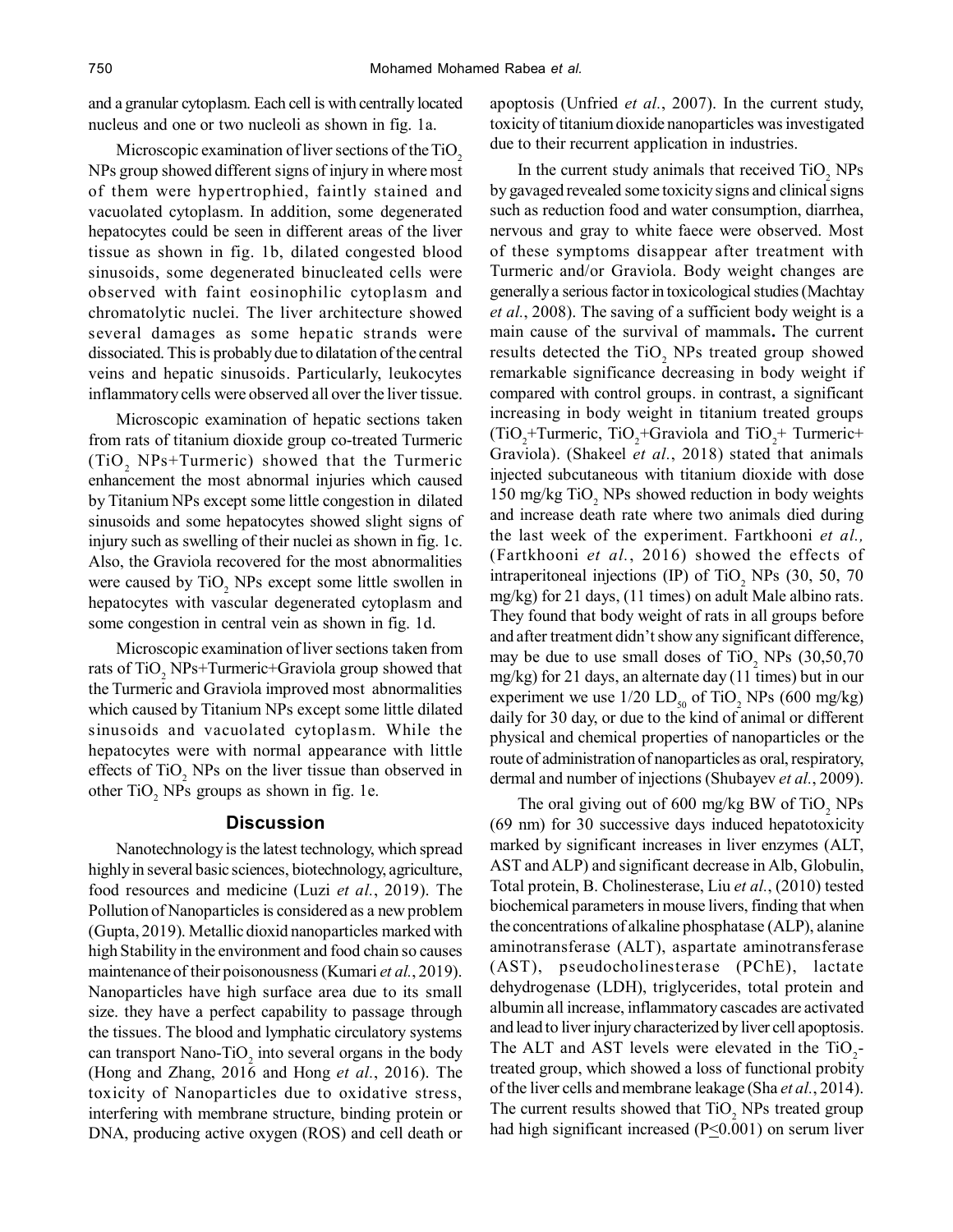function enzymes ALT, AST and ALP compared with control groups (Ma *et al.*, 2009). In addition, the results of experiments in which various doses of nano-TiO<sub>2</sub> in mice were injected intraperitoneally showed marked increases in the levels of ALT and AST of liver (Bruno *et al.*, 2014). According to the current results we found that oral administration of 400 mg/kg BW of Turmeric for 30 consecutive days protects the hepatotoxicity caused by  $TiO<sub>2</sub>$  NPs via decreasing liver Functions (ALT, AST and ALP) and increasing in Alb, Globulin, Total protein, B. Cholinesterase concentrations.

Khorsandi *et al.,* (2016), studied the protective effect of curcumin against hepatotoxicity of ZnO NPs, hefindsd out ZnO induced a significant increase in plasma AST (2.8-fold), ALT (2.7-fold) and ALP (1.97-fold) activity in comparison to the control group  $(p<0.01)$ . Hence, the hepatoprotective effect of Cur may be due to its antioxidant action. In the current study, we observed that oral administration of 400 mg/kg BW of Graviola extract for 30 consecutive days decreased the  $TiO<sub>2</sub>$  NPs-induced elevated ALT, ALP and AST as well as increased total protein, albumin, globulin and B. Cholinesterase level in the treated groups. This suggests the maintenance of structural integrity of the hepatocytic cell membrane or regeneration of damage liver cells by the extract (38). From the results of biochemical parameters carried out on the animals, treatment with *A. muricata* leaf restored the liver enzyme parameters. A serum ALP level also related to the status and function of hepatic cells. Thus, lowering effect of enzyme content in serum is a definite indication of hepatoprotective action of the drug (18). *A. muricata* leaf flavonoids are known to be antioxidants, free radical scavengers and anti-lipoperoxidant leading to hepatoprotection. The mechanism by which *A.*  $muricata$  exerts protection against  $TiO<sub>2</sub>$  NPs toxicity in the liver may be due to the anti-oxidative and acetogeninic effect of the plant extract. The protective effects may be the result of stabilization of plasma membrane, thereby preserving the structural integrity of the cell as well as the repair of hepatic tissue damage (Oyedepo, 2014).

Enzymes such as reduced glutathione, glutathione peroxidase, total antioxidants, superoxide dismutase and catalase are the main system that opposes oxidation. The current results showed that the activity of these enzymes showed a marked depletion ( $P \le 0.001$ ) when rats gavaged  $TiO<sub>2</sub>$  NPs compared with control groups. In addition to working as a direct free-radical scavenger, GSH also functions as a substrate for GPx. According to the obtained results we found that oral administration of 600 mg/kg BW of  $TiO<sub>2</sub>$  NPs (69 nm) for 30 consecutive days result in severe oxidative stress, indicated by significant elevations of MDA the indicative for lipid peroxidation (LPO) and significant reductions for R.GSH concentration as well as antioxidant enzyme activity (Total antioxidants).

Schanen *et al.*, (2009) stated that due to  $\text{TiO}_2$  NPs photosensitivity, nano-TiO<sub>2</sub> can become a substance that generates reactive oxygen species (ROS) in the body, resulting in radical metabolic imbalances and abnormal increases in ROS. Excessive ROS produce toxicity, resulting in the formation of biofilms and macromolecular substances that induce lipid peroxidation damage. When ROS is harmful, organisms use a variety of enzymes such as superoxide dismutase (SOD), catalase (CAT) and glutathione peroxidase (GSH-Px) to clear ROS.  $O_2$  is converted to  $H_2O_2$  and  $O_2$  by SOD, whereas CAT and GSH-Px can eliminate  $H_2O_2$  by converting it to  $H_2O$  and  $O_2$ . Accordingly, SOD, CAT and GSH-Px keep ROS at low levels, effectively protecting cells from the toxic effects. Excessive production of ROS breaks the balance of the liver oxidant/antioxidant system, resulting in lipid peroxidation and liver cell apoptosis. In the current study, the decreased R.GSH concentration, Total antioxidants and GPX enzyme activities and elevated MDA levels indicated that the generation of oxidative stress upon  $TiO<sub>2</sub>$ NPs intoxication (Natarajan *et al.*, 2015). The current study revealed that titanium dioxide co-treated groups (Titanium+ Turmeric or Titanium+ Graviola or Titanium+ Turmeric+ Graviola) showed marked improvement occurred in antioxidant enzymes and lipid peroxidation. However, the activities of the antioxidant enzymes Reduced glutathione, glutathione and total antioxidants were slightly increased when treated with turmeric. In addition, the intake of Turmeric significantly elevates the level of oxidative enzymes in turmeric-treated groups.

According to the obtained results we found that oral administration of TiO<sub>2</sub> NPs (69 nm) induced marked hepatotoxicity marked by histopathological changes in the liver, where  $TiO<sub>2</sub>$  NPs causing liver cell necrosis in the lobules around the central vein, severe degeneration in liver cells with a massive invasion of mononuclear leukocytes inflammatory cells, especially around the portal vein (PV), dilated sinusoids and cytoplasmic vacuolation. Confirming that nano-TiO<sub>2</sub> is toxic to the liver, the powerful penetrative abilities of nano-TiO<sub>2</sub> allow it to enter into various organs of the body. Upon deposition in the internal organs, nano-TiO<sub>2</sub> generates toxicity, causing organ damage.  $Ti<sup>4+</sup>$  accumulation increased in each organ, including the brain and especially the liver, kidney and spleen. Administered nano-TiO<sub>2</sub> primarily accumulates in the livers of rats, with an accumulation of 69% after administration for 5 min and 80% after administration for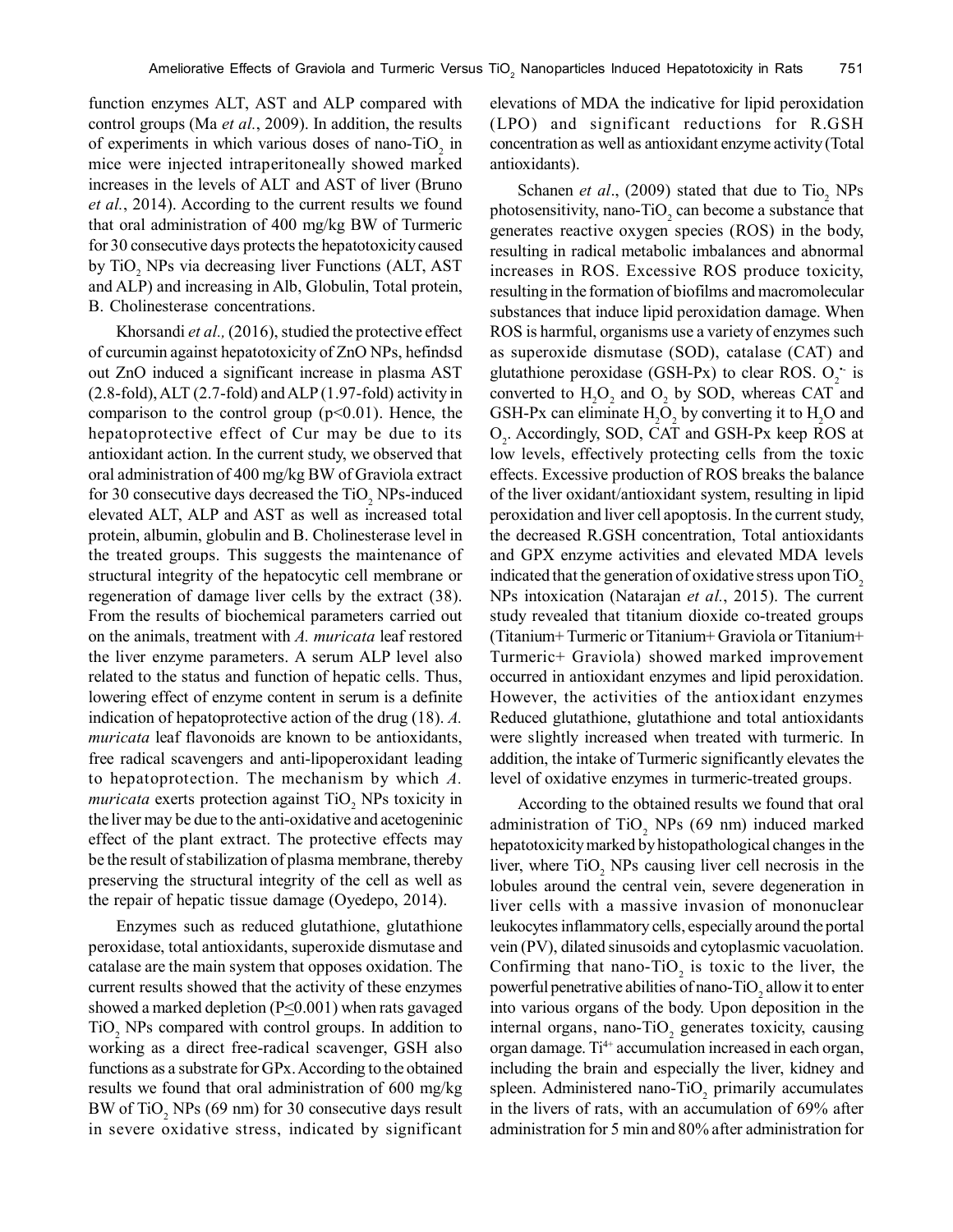15 min (Huggins and Froehlich 1966). After mice were orally treated with nano-TiO<sub>2</sub> for 30 days, the liver showed congestion and other diseases, as well as decreased levels of leukocytes and T cells, glutamate aminotransferase and AST, which are all related to liver function. These results indicate that nano- $TiO<sub>2</sub>$  impairs the immunity of the liver and alters liver function (Li *et al.*, 2010).

On the other hand, in relation to the lack of toxicity of nanoparticles can mention to studies that suggest by passing time and after one month that the density of nanoparticles is reduced in the liver, spleen, kidneys and lungs, also, the distinctive changes have not been reported in the enzyme level, which have been measured in blood serum and no toxicity in the organs which confirms the nanoparticles of titanium dioxide can be safety used in low doses (Han *et al.*, 2009).

Turmeric's anti-inflammatory properties may be attributed to its ability to inhibit both biosynthesis of inflammatory prostaglandins from arachidonic acid and neutrophil function during inflammatory states (Hanai and Sugimoto, 2009). In the current study, titanium groups treated with 400mg/kg body weight of the Graviola extract showed no significant histological changes. So the Graviola extract has significant anti-hepatotoxic, activity against  $TiO<sub>2</sub>$  NPs induced hepatotoxicity in albino Wistar rats. In the histopathological studies, it was clearly found that the typical architecture of liver tissue was observed in control and Graviola group rats with a central vein (CV) from which chords of hepatocytes were radiating. In  $TiO<sub>2</sub>NPs$ Group necrosis, degeneration, disarrangement of the hepatocytes along with inflammation in the sinusoids, dilated blood vessels and sinusoidal spaces flooded with inflammatory cells and RBC was observed. High protection was observed with 400mg/kg body weight dose of *A. muricata* leaf extract. There was no significant necrosis although signs of inflammation were present. Central and portal veins were also found to be normal with a normal sinusoidal space. That mean Graviola (*A. muricata*) showed mild to moderate improvement in toxicity. Treatment with *A. muricata* leaf extract restored the hepatic architecture and protected the liver tissue from cytoplasmic degenerative changes, by preventing the toxic chemical reaction, oxidative stress, lipid peroxidation, molecular changes in the liver tissues, micro and macro vesicular fatty changes ultimately leading to necrosis (Puri *et al.*, 2019).

# **Conclusion**

The present study concluded that the current results indicate that  $TiO<sub>2</sub>$  produces more toxic effects on liver and considered as a major caustic effective agent. It was recommended that the using of Turmeric and/or Graviola should be avoided from hepatotoxicity induced by  $TiO<sub>2</sub>$ .

# **Significance Statement**

This study confirmed that exposure to  $TiO<sub>2</sub>$  at doses of 600 mg/kg BW, produces more toxic effects on liver and considered as a major sharp effective agent against animal health when it received for 30 days. The study contributes to the effective monitoring of studies Turmeric and/or Graviola consumption and avoiding the hepatotoxicity induced by  $TiO<sub>2</sub>$ .

#### **References**

- Andrews, R.J. (2019). Nanotechnology: Managing Molecules for Modern Medicine. The Modern Hospital: Springer. 133-43.
- Bruno, M.E., D.R. Tasat, E. Ramos, MaL. Paparella, P. Evelson, and Rebagliati RlJn (2014). Impact through time of different sized titanium dioxide particles on biochemical and histopathological parameters. *J. Biomed. Mater. Res. A.,* **102(5):** 1439-48.
- Carmo, T.L.L., V.C. Azevedo, D. Tavares, P.R. Siqueira, E.C. Pesenti and M.M. Cestari (2019). Overview of the toxic effects of titanium dioxide nanoparticles in blood, liver, muscles and brain of a Neotropical detritivorous fish. Environ. Toxicol.
- De-Matteis, V. and R. Rinaldi (2018). Toxicity assessment in the nanoparticle era. Adv Exp Med Biol 1048:1–19. https:// doi.org/10.1007/978-3-319-72041-8\_1.
- Diederich, J. and B. Michalke (2011). Enhanced extract preparation of native manganese and iron species from brain and liver tissue. *Anal. Bioanal. Chem*., **399(5):** 1799- 806.
- Duke, J. (2007). Turmeric The Genus Curcuma. Medicinal and Aromatic PlantsIndustrial Profiles Volume 45 P. N. Ravindram, Babu Nirmal, K. Sivaraman. Turmeric The Genus Curcuma. Medicinal and Aromatic Plants Industrial Profiles Volume 45. CRC Press. Taylor & Francis Group. 6000 Broken Sound Parkway NW, Suite 300. Boca Raton, FL. 484 (hardcover). USD 149.95. ISBN: 0849370345, 978- 0-84937-034-2. *Economic Botany Economic Botany.*, **61(4):** 397-8.
- Fartkhooni, F.M., A. Noori and A. Mohammadi (2016). Effects of titanium dioxide nanoparticles toxicity on the kidney of male rats. *Int. J. Life Sci*., **10(1):** 65-9.
- Feynman, R. (2012). There's Plenty of Room at the Bottom An Invitation to Enter a New Field of Physics., 3-12.
- García-Niño, W.R., E. Tapia, C. Zazueta, Z.L. Zatarain-Barrón, R. Hernández-Pando and C.C. Vega-García (2013). Curcumin pretreatment prevents potassium dichromateinduced hepatotoxicity, oxidative stress, decreased respiratory complex I activity and membrane permeability transition pore opening. Evid. Based Complement Alternat. Med. 2013.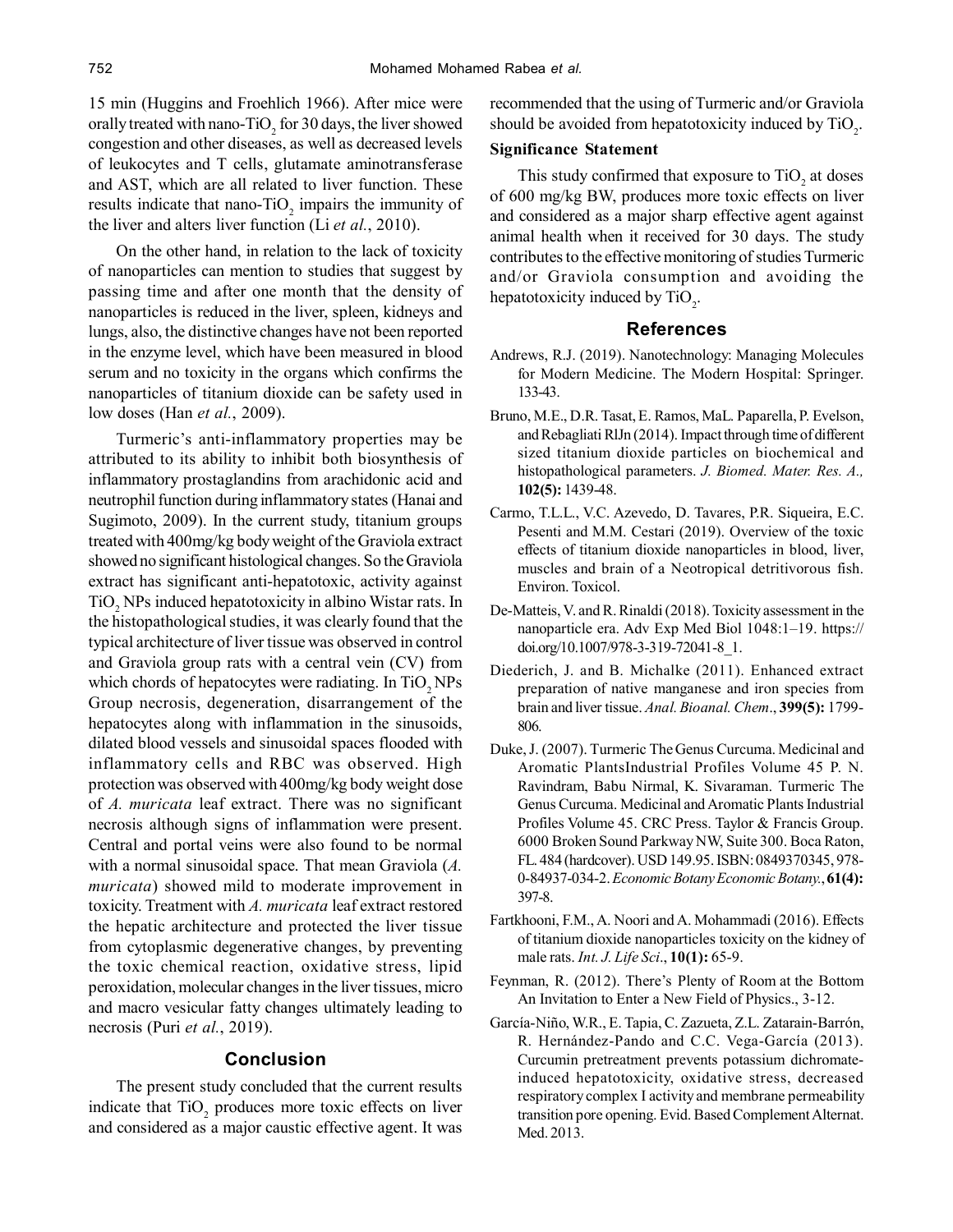- Giacobini, E.J.D., aging (2001). Selective inhibitors of butyrylcholinesterase. *Drugs and Aging*., **18(12):** 891-8.
- Gupta Skmdk (2019). Studies On *In-Vitro* Biodegradation Of Polymers. In The Presence Of Nanoparticles Improve Microorganism Soil. *J Curr. Sci*., **20(1)**.
- Han, W., Y.D. Wang and Y.F. Zheng editors (2009). *In vivo* biocompatibility studies of nano  $TiO<sub>2</sub>$  materials. Advan. Material. Res.: Trans Tech Publ.
- Hanai, H. and K.J.C.pd. Sugimoto (2009). Curcumin has bright prospects for the treatment of inflammatory bowel disease. *Curr. Pharm. Des*., **15(18):** 2087-94.
- Hong, F., N. Wu, Y. Ge, Y. Zhou, T. Shen and Q. Qiang (2016). Nanosized titanium dioxide resulted in the activation of TGF  $\beta$ /S mads/p38 MAPK pathway in renal inflammation and fibration of mice. *J. Biomed. Mater. Res A*., **104(6):** 1452-61.
- Hong, J. and Y-Q. Zhang (2016). Murine liver damage caused by exposure to nano-titanium dioxide. *Nanotechnology*., **27(11):** 112001.
- Huggins, C.B. and JPJJoEM Froehlich (1966). High concentration of injected titanium dioxide in abdominal lymph nodes. *J. Exp. Med.*, **124(6):** 1099-106.
- Ibrahim, M.A., A.A. Khalaf, M.K. Galal, H.A. Ogaly and A. HMH (2015). Ameliorative Influence of Green Tea Extract on Copper Nanoparticle-Induced Hepatotoxicity in Rats. *Nanoscale Res. Lett*., **10(1)**.
- Ibrahim, R., M. Salem, O. Helal and S. Abd El-Monem (2018). Effect of titanium dioxide nanoparticles on the spleen of adult male albino rats: Histological and immunohisto chemical study. *Egyptian Journal of Histology Egyp. J. Histol*., **41(3):** 1-18.
- Inoue, M., S. Hayashi and L.E. Craker (2019). Role of Medicinal and Aromatic Plants: Past, Present and Future. Pharmacognosy-Medicinal Plants: Intech Open.
- Jia, X., S. Wang, L. Zhou and L. Sun (2017). The potential liver, brain andembryo toxicity of titanium dioxide nanoparticles. Nanoscale Res Lett 12:478. https://doi.org/10.1186/s11671- 017-2242-2 on Mice.
- Joo, N-Y., J. Lee, S.J. Kim, H.M. Park, W.S. Yun and M. Yoon (2013). Preparation of an aqueous suspension of stabilized TiO2 nanoparticles in primary particle form. *J Nanosci. Nanotechnol*., **13(9):** 6153-9.
- Khorsandi, L., E. Mansouri, M. Orazizadeh and ZJBmj Jozi (2016). Curcumin attenuates hepatotoxicity induced by zinc oxide nanoparticles in rats. *Balkan Med. J*., **33(3):** 252.
- Kumar, A. and P. Kumar (2018). Multi-component botanical drugs for degenerative diseases. Clin. Trials Degenera. *Dise.,* **3(3):** 115.
- Kumari, K., P. Singh, K. Bauddh, S. Mallick and R. Chandra (2019). Implications of Metal Nanoparticles on Aquatic Fauna: A Review. *Nanosci. Nanotechnol-Asia*., **9(1):** 30-43.
- Li, N., L. Ma, J. Wang, L. Zheng, L. Liu and Y. Duan (2010).

Interaction between nano-anatase  $TiO_2$  and liver DNA from mice *in vivo*. *Nanoscale Res. Lett*., **5(1):** 108.

- Liu, H., L. Ma, J. Liu, J. Zhao, J. Yan and F. Hong (2010). Toxicity of nano-anatase  $TiO<sub>2</sub>$  to mice: liver injury, oxidative stress. *Toxicol. Environ. Chem*., **92(1):** 175-86.
- Luzi, F., D. Puglia and L. Torre (2019). Natural fiber biodegradable composites and nanocomposites: A biomedical application. Biomass, Biopolymer-Based Materials and Bioenergy: Elsevier. 179-201.
- Ma, L., J. Zhao, J. Wang, J. Liu, Y. Duan and H. Liu *et al*., (2009). The acute liver injury in mice caused by nano-anatase TiO<sup>2</sup> . *Nanoscale res. lett*., **4(11):** 1275.
- Machtay, M., J. Moughan, A. Trotti, A.S. Garden, R.S. Weber and J.S. Cooper (2008). Factors associated with severe late toxicity after concurrent chemoradiation for locally advanced head and neck cancer: an RTOG analysis. *J. Clin. Oncol*., **26(21):** 3582.
- Mostafavi, E., P. Soltantabar and T.J. Webster (2019). Nanotechnology and picotechnology: A new arena for translational medicine. Biomaterials in Translational Medicine: Elsevier. 191-212.
- Natarajan, V., C.L. Wilson, S.L. Hayward and SJPo Kidambi (2015). Titanium dioxide nanoparticles trigger loss of function and perturbation of mitochondrial dynamics in primary hepatocytes. *PLoS One*., **10(8):** e0134541.
- Oyedepo, T. (2014). Hepatoprotective Activity of *Annona muricata* leaf extract against paracetamol induced hepatotoxicity.
- Puri, S.K., P.V. Habbu, P.V. Kulkarni and Kulkarni Vhjijops, Research (2019). Hepatoprotective Activity Of Fungal Endophytic Fractions Of *Andrographis paniculata* (Burm. F.) Wall Nees. Leaves In Paracetamol And Ethanol Induced Hepatotoxicity. *Int. J Pharm. Sci. Res*., **10(1):** 97-107.
- Qin, S., L. Huang, J. Gong, S. Shen, J. Huang and H. Ren (2017). Efficacy and safety of turmeric and curcumin in lowering blood lipid levels in patients with cardiovascular risk factors: a meta-analysis of randomized controlled trials. *Nutr. J*., **16(1):** 68.
- Sapan, C.V., R.L. Lundblad and N.C.J.B. Price (1999). Biochemistry Colorimetric protein assay techniques. Biotechnol. *appl. biochem*., **29(2):** 99-108.
- Schanen, B.C., A.S. Karakoti, S. Seal, D.R. Drake III, W.L. Warren, WTJAN Self (2009). Exposure to titanium dioxide nanomaterials provokes inflammation of an *in vitro* human immune construct. *A.C.S. Nano*., **3(9):** 2523-32.
- Sha, B., W. Gao, S. Wang, X. Gou, W. Li and X. Liang (2014). Oxidative stress increased hepatotoxicity induced by nano titanium dioxide in BRL3A cells and Sprague–Dawley rats. *J. Appl. Toxicol.*, **34(4):** 345-56.
- Shakeel, M., F. Jabeen, R. Iqbal, A.S. Chaudhry, S. Zafar and M. Ali (2018). Assessment of titanium dioxide nanoparticles  $(TiO<sub>2</sub>-NPs)$  Induced hepatotoxicity and ameliorative effects of *Cinnamomum cassia* in Sprague-Dawley rats. *Biol.*